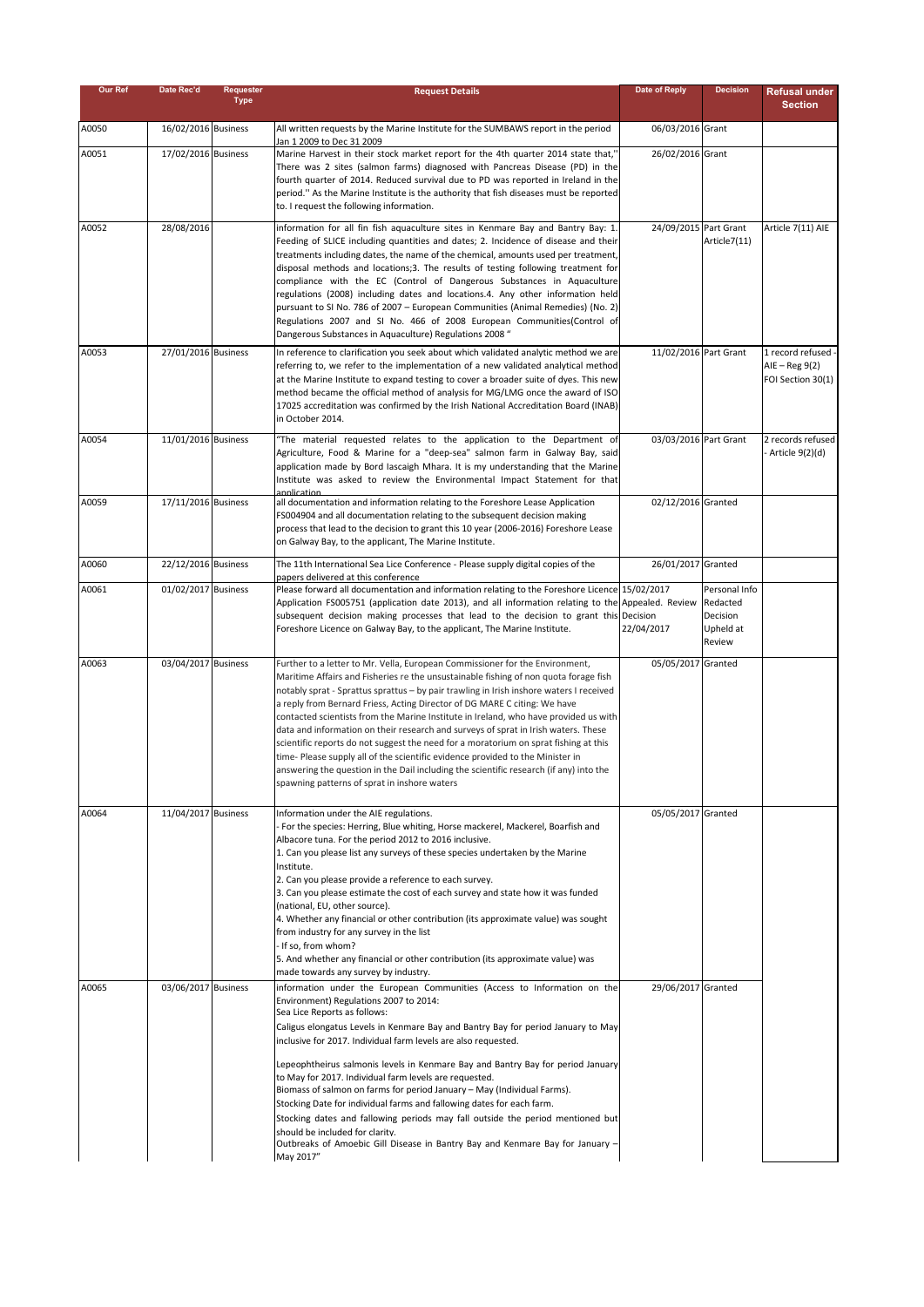| A0066                        | 04/09/2017 Business                        |                         | Access to Information on the Environment (AIE) request to the marine institute for<br>all subsequent records in all formats held by or for it to include all internal and cross<br>departmental (and their agents) correspondences relating to the Polychlorinated<br>Biphenyl (PCB) spillage at St. Francis Abbey Brewery (Smithwick's - Guinness Ireland<br>Ltd.), Kilkenny city on the 12/6/1980 - Clarification of records required provided as:<br>The provision of a list of all reports only, held by the Marine Institute including those<br>prepared for 3rd parties. Where reports have been prepared under any<br>confidentiality clause where we are unable to release to you, we will advise on who<br>owns the report so that you can request it directly from them or through another<br>mechanism". | 04/10/2017 Granted    |                                         |                                                                                                                                                                                                                                                  |
|------------------------------|--------------------------------------------|-------------------------|---------------------------------------------------------------------------------------------------------------------------------------------------------------------------------------------------------------------------------------------------------------------------------------------------------------------------------------------------------------------------------------------------------------------------------------------------------------------------------------------------------------------------------------------------------------------------------------------------------------------------------------------------------------------------------------------------------------------------------------------------------------------------------------------------------------------|-----------------------|-----------------------------------------|--------------------------------------------------------------------------------------------------------------------------------------------------------------------------------------------------------------------------------------------------|
| AIE-2019-001                 | 20/01/2019 Business                        |                         | Information listed below for all salmon aquaculture facilities operational in Ireland<br>from 2016-2018.<br>• Amoebic Gill Disease Reports 2016, 2017 and 2018<br>. Report of CMS - Disease Status - 2016, 2017 and 2018<br>. Mortality Reports to Marine Institute 2016, 2017 and 2018<br>• Number of fish stocked 2016, 2017 and 2018 (Movement Orders of fish onsite and<br>offsite) including cleaner fish.<br>. Number of fish or tonnage harvested on individual salmon farms in years from<br>2016-2018<br>. On site fish health inspection records carried out by Marine Institute in 2016, 2017<br>and 2018<br>· Notifiable Disease Reports 2016, 2017, 2018<br>· Details of reported escapes 2016, 2017, 2018<br>• AGD Reports 2016-2018                                                                  |                       | 06/03/2019 Partial Grant                | Personal<br>information<br>redacted.<br>Exempt under<br>Article 8(a)(i) and<br>8 (a)(ii) of AIE<br>regulations and<br>Customer and<br>supplier details<br>redacted.<br>Commercial<br>confidentiality<br>Article $9(1)(c)$ of<br>AIE regulations. |
| AIE-2019-002                 | 27/04/2019 Business                        |                         | information listed below and is for the Deenish Island and Inishfanard Facilities<br>Number of fish stocked 2009-2015 and 2019. (Movement Orders of fish onsite and<br>off-site) including cleaner fish.                                                                                                                                                                                                                                                                                                                                                                                                                                                                                                                                                                                                            | 21/06/2019 Granted on | Review                                  |                                                                                                                                                                                                                                                  |
| AIE-2019-003                 | 12/05/2019 Business                        |                         | (1) How many salmon farmers are using mechanical delousers on Irish salmon<br>farms? (2) Name the salmon farm sites that mechanical delousers are being used<br>on at present? Please supply details of type of mechanical delousers being used if<br>any. (3) How many salmon farm companies are at present using wild wrasse as<br>cleaner fish on their salmon farms? (4) Name the salmon farm sites that wild<br>wrasse are being used on at present.                                                                                                                                                                                                                                                                                                                                                           | 05/06/2019 Granted    |                                         |                                                                                                                                                                                                                                                  |
| AIE-2019-004                 |                                            | 29/04/2019 State Agency | (1) Fish movements onto and movement off site consignment details, and (2)<br>benthic monitoring reports on marine salmon farms for the years set out in bays in<br>the table at the end of this letter.                                                                                                                                                                                                                                                                                                                                                                                                                                                                                                                                                                                                            |                       | 27/06/2019 Partial Grant                | Release exempt<br>under Article<br>$9(1)(b)$ of the AIE<br>Regulations.<br>Release would<br>adversely affect<br>the course of<br>justice                                                                                                         |
| AIE-2019-005                 | 07/06/2019 Business                        |                         | (1) Please supply (by email) any records that the Marine Institute have of any<br>farmed salmon mortality events on Irish salmon farms reported to the Marine<br>Institute from the1st January 2018 to the present day. (2) Supply details of what<br>caused the mortalities on each salmon farm. (3) How many mortalities occurred on<br>each affected salmon farm, supply details. (4) How many salmon were being<br>reared on each of the farm sites that these mortalities occurred. Supply details. (5)<br>Supply any photos/pictures of dead, dying, diseased, deformed or sea lice infested<br>farmed salmon that the Marine Institute may have taken for research or other<br>purposes from 1st January 2016 to the present day.                                                                            |                       | Appeal to<br>Commissione<br>r Withdrawn | 02/08/2019 Partial Grant - Article 9(1)(c) of<br>the AIE<br>regulations                                                                                                                                                                          |
| AIE-2019-006                 |                                            | 15/07/2019 State Agency | Details of movements of fish/eggs to and from the Pollmounty Fish Farm, which is<br>located in Counties Wexford and Carlow between January 1st 2015 and May 1st<br>2019. This request is made under Access to Information on the Environment<br>Regulations.                                                                                                                                                                                                                                                                                                                                                                                                                                                                                                                                                        | 06/08/2020 Granted    |                                         |                                                                                                                                                                                                                                                  |
| AIE-2019-007                 | 03/09/2019 Business                        |                         | (1) From what date did the Marine Institute start approving the movements of wild<br>wrasse/cleaner fish on to salmon farms? Please supply movement records.(2)<br>Where were the wild wrasse/ cleaner fish sourced from that were approved to be<br>moved on to salmon farms and were the people involved in the sale of these wild<br>wrasse/ cleaner fish tax compliant. (3) How many wild wrasse/cleaner fish have<br>been approved for movement on to salmon farms in each year and to the present<br>day since approvements begun? Please supply details and records.(4) Has any<br>movement of wild wrasse/cleaner fish been approved on to salmon farms since<br>12th May 2019                                                                                                                              | 24/09/2019 Granted    |                                         |                                                                                                                                                                                                                                                  |
| AIE-2019-008                 | 08/10/2019 Solicitor                       |                         | Records held by the Marine Institute in relation to decision by the Minister for<br>Agirculture, Food and the Marine, to re-allocate foreshore aquaculture licences for<br>the bottom culture of mussels in Wexford Harbour under Section 7 of the Fisheries<br>(Amendment) Act 1997.                                                                                                                                                                                                                                                                                                                                                                                                                                                                                                                               |                       | 06/11/2019 Partial Grant                | Article 8(a)(i) and<br>8 (a)(ii) of AIE<br>regulations and<br>FOI Act Article                                                                                                                                                                    |
| AIE-2019-009<br>AIE-2019-010 | 19/12/2019 Business<br>22/12/2019 Business |                         | Information on salmon ova and disease risks in relation to Scotland since 1<br>January 2017.<br>Please include export & import certificates, emails, licences, test results, data,<br>disease<br>documentation, risk assessments and any other information.<br>Please include any information on diseases, pathogens, viruses, bacteria and other<br>'disease<br>risks' in relation to Donegal salmon farms and hatcheries in particular.<br>All information regarding seagrass beds, maerl beds and dense kelp forest areas                                                                                                                                                                                                                                                                                        | 22/01/2021 Granted    | Granted                                 | 37(1)                                                                                                                                                                                                                                            |
|                              |                                            |                         | within Bantry Bay.                                                                                                                                                                                                                                                                                                                                                                                                                                                                                                                                                                                                                                                                                                                                                                                                  |                       |                                         |                                                                                                                                                                                                                                                  |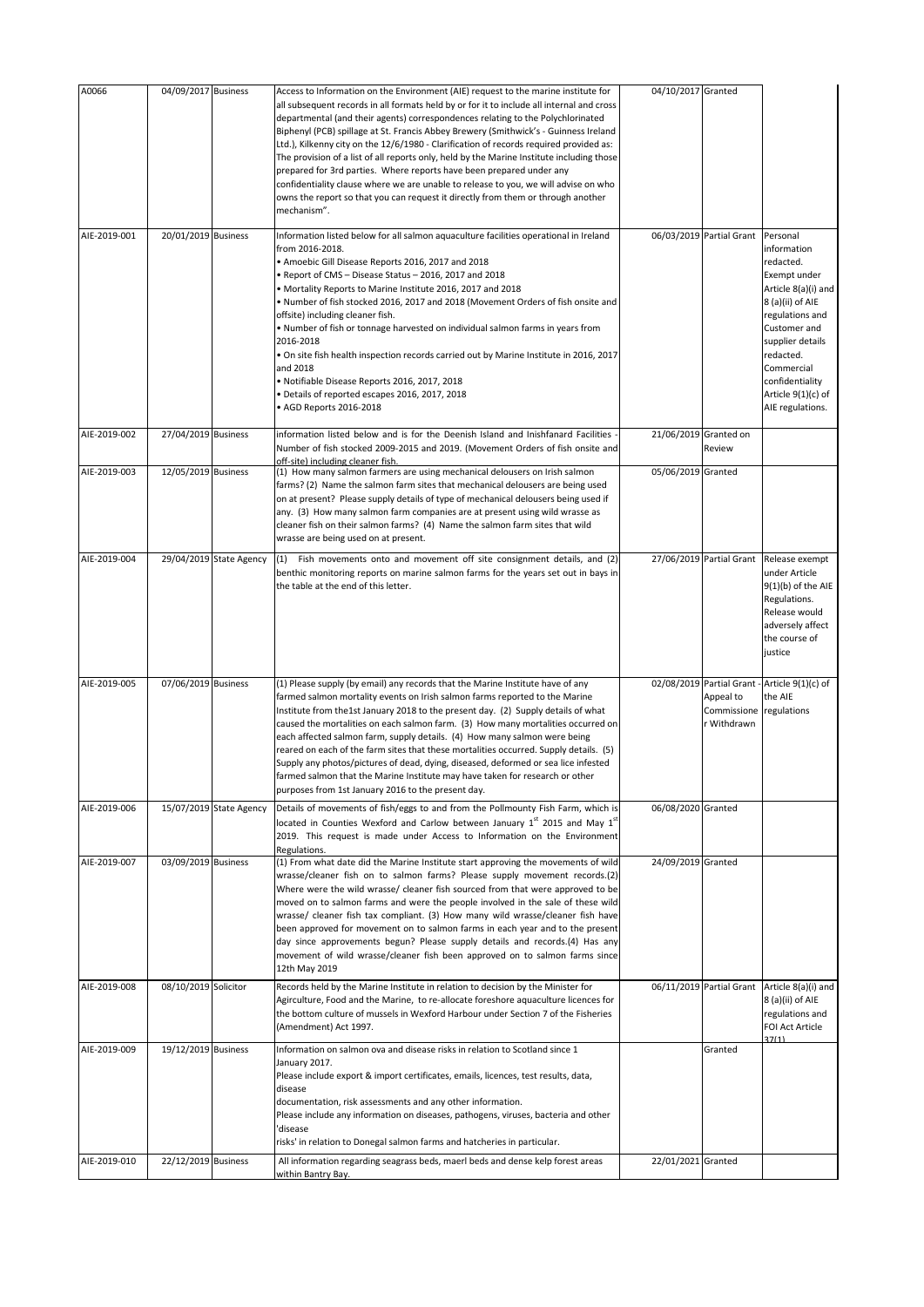| AIE-2020-001         | 09/01/2020 Business  |                         | We would be grateful for any fish movement records issued to: Bantry Marine<br>Research Station [Aquaculture Licence T5/314] for the movement of lumpfish<br>within Ireland and to the UK applying to the period 1 September, 2019 to date                                                                                                                                                                                                                                                                                                                                                                                                                                                                                                                                                                                                                                                                 | 26/02/2020 Granted    |                          |                                                                                                                                     |
|----------------------|----------------------|-------------------------|------------------------------------------------------------------------------------------------------------------------------------------------------------------------------------------------------------------------------------------------------------------------------------------------------------------------------------------------------------------------------------------------------------------------------------------------------------------------------------------------------------------------------------------------------------------------------------------------------------------------------------------------------------------------------------------------------------------------------------------------------------------------------------------------------------------------------------------------------------------------------------------------------------|-----------------------|--------------------------|-------------------------------------------------------------------------------------------------------------------------------------|
| AIE-2020-002         | 10/01/2020 Solicitor |                         | Copy of all records held concerning the Monkstown Marina Development, County<br>Cork as proposed by Monkstown Bay Marina Company Limited, including letters,<br>emails, memoranda, notes, minutes of meetings and any notes taken by the<br>meeting attendees, telephone, text, WhatsApp, or other unwritten<br>communications, and all relevant logs under references FS 005797 (MS/51/8/1340)<br>and FS 005826 from May 2008 to present. Also records held concerning the Port of<br>Cork Company foreshore application FS 006408 including letters, emails,<br>memoranda, notes, minutes of meetings and any notes taken by the meeting<br>attendees, telephone, text, WhatsApp, or other unwritten communications, and all<br>relevant logs from January 2015 to December 2017                                                                                                                         | 06/02/2020 Granted    |                          |                                                                                                                                     |
| AIE-2020-003         | 10/01/2020 Business  |                         | 1.<br>Please supply a list of all chemicals, including veterinary medicines/ biocides/<br>pesticides, Hydrogen Peroxide, antibiotics, antifoulants, disinfectants, etc used on<br>salmon farms since the 1st January 2015 to the present day. 2. Please supply the<br>quantities of each chemical used on each individual salmon farm or hatchery from<br>1st January 2015 to the present day. 3. Please supply brand names of all<br>chemicals and products used since 1st January 2015 to the present day.                                                                                                                                                                                                                                                                                                                                                                                               | 23/01/2020 Referred   |                          | No records under<br>scope held by MI                                                                                                |
| AIE-2020-004         | 22/01/2020 Business  |                         | Has the Marine Institute received any reports of fish escapes from ANY fish farming<br>installation in Irish waters since October 2017 to the present day? Please supply all<br>records as to how many farmed fish escaped, what caused the escapes, who was<br>notified of the escapes? Was there any mortalities of farmed fish as a result of<br>storms in the period from October 2017 to the present day and if so, please supply<br>details as to how many fish died, what caused their deaths and how they were<br>disposed of?                                                                                                                                                                                                                                                                                                                                                                     |                       | 19/02/2020 Partial Grant | Personal<br>information<br>redacted under<br>Articles 8(a)(i) of<br>the AIE<br>Regulations and<br>Article 37 (1) of<br>the FOI Act. |
| AIE-2020-005         | 24/02/2020 Business  |                         | 1. All records related to the fishery and capture of wild wrasse for use as cleaner<br>fish on salmon farms. 2. All records related to the use of wild wrasse as cleaner fish<br>on salmon farms. 3. All records related to the assessment of wild wrasse stocks<br>anywhere in Ireland, or records related to the sustainability of fishing for wild<br>wrasse. 4. All records related to fish health of wild wrasse used on salmon farms,<br>including numbers of fish, records of fish health, mortalities, and disposal.                                                                                                                                                                                                                                                                                                                                                                               |                       | 22/05/2020 Partial Grant | Personal<br>information<br>redacted under<br>Articles 8(a)(i) of<br>the AIE<br>Regulations and<br>Article 37 (1) of<br>the FOI Act. |
| AIE-2020-006         | 14/04/2020 Business  |                         | Information relating to the Inishfanard site in Kenmare Bay under AIE Regulations;<br>"Number of fish stocked 01 September 2019 – 14 April 2020 (Movement Orders of<br>fish onsite and off-site) includina cleaner fish."                                                                                                                                                                                                                                                                                                                                                                                                                                                                                                                                                                                                                                                                                  | 16/04/2020 Granted    |                          |                                                                                                                                     |
| AIE-2020-007         | 14/10/2020 Business  |                         | Were there any reports to the Marine Institute of high farmed salmon mortalities<br>on any Irish salmon farm installations between 1st January 2020 to the present day?<br>(2) When and on what salmon farms did the mortalities occur? Please supply<br>details. (3) How many mortalities occurred on each salmon farm? Please supply<br>details. (4) How many farmed salmon were on each farm when the mortalities<br>occurred? Please supply details. (5) What was the reason for the mortalities?<br>Please supply details. (6) How and where were the mortalities disposed of? Please<br>supply details. (7) In the Marine Institute sea lice inspection report for September<br>2020, it states that, no inspection took place at the MOWI, Creevin, Inver Bay<br>salmon farm "due to technical difficulties." Please supply details of the technical<br>difficulties that prevented the inspection. | 10/11/2020 Partial    |                          | Some records not<br>held by MI                                                                                                      |
| AIE-2020-008         |                      | 21/10/2020 State Agency | Details of movements of fish/eggs to and from the Pollmounty Fish Farm, which is<br>located in Counties Wexford and Carlow between January 1st 2010 and May 1st<br>2015. We also request details of the movement of fish/eggs from this site between<br>January 1st 2019 and the 1st July 2020.                                                                                                                                                                                                                                                                                                                                                                                                                                                                                                                                                                                                            | 11/11/2020 Granted    |                          | Personal<br>information<br>redacted under<br>Articles 8(a)(i) of<br>the AIE<br>Regulations and<br>Article 37 (1) of<br>the FOI Act. |
| AIE-2021-001         | 03/01/2021 Business  |                         | Sprat Fisheries Observation and Marine Mamal Data                                                                                                                                                                                                                                                                                                                                                                                                                                                                                                                                                                                                                                                                                                                                                                                                                                                          | 15/01/2021 Dealt with | Outside of               |                                                                                                                                     |
| AIE-2021-002         |                      | 29/01/2021 State Agency | Information on relating to Kenmare Bay on Atlantic Salmon smolts on marine farms,<br>salmon mortalities in the bay, harvest tonnage and lice mitigation and control                                                                                                                                                                                                                                                                                                                                                                                                                                                                                                                                                                                                                                                                                                                                        | 22/02/2021 Partial    |                          | Some records not<br>held by MI                                                                                                      |
| AIE-2021-003         | 02/02/2021 Business  |                         | protocols.<br>Number of fish stocked 01 Feb 20 - 01 Feb 2021 (Movement Orders of fish onsite<br>and off-site) including cleaner fish for Bantry and Kenmare Bays.                                                                                                                                                                                                                                                                                                                                                                                                                                                                                                                                                                                                                                                                                                                                          | 01/03/2021 Granted    |                          |                                                                                                                                     |
| AIE-2021-004         | 26/03/2021 Business  |                         | The requested information is listed below and is for Kenmare Bay specifically<br>Deenish Island. Number of fish stocked 01 Feb - 26th March 2021 (Movement<br>Orders of fish onsite and off-site) including cleaner fish.                                                                                                                                                                                                                                                                                                                                                                                                                                                                                                                                                                                                                                                                                  | 19/04/2021 Granted    |                          |                                                                                                                                     |
| AIE-2021-<br>005/006 | 23/04/2021 Jouralist |                         | Records of mortaliities for each Irish salmon farm for each month, cause of<br>mortalities, method/location of disposal and inspection reports                                                                                                                                                                                                                                                                                                                                                                                                                                                                                                                                                                                                                                                                                                                                                             | 11/05/2021 Partial    |                          | Personal<br>information<br>redacted under<br>Articles 8(a)(i) of<br>the AIE<br>Regulations and<br>Article 37 (1) of<br>the FOI Act. |
| AIE-2021-007         | 03/08/2021           | <b>Business</b>         | Information on provision of research funding to Marine Institue from a salmon farm<br>or related party (2007 - 2014). Decision appealed                                                                                                                                                                                                                                                                                                                                                                                                                                                                                                                                                                                                                                                                                                                                                                    | 27/08/2021 Refused    |                          | Insufficently<br>refined                                                                                                            |
|                      | 14/09/2021           |                         | Appeal to decision to refuse                                                                                                                                                                                                                                                                                                                                                                                                                                                                                                                                                                                                                                                                                                                                                                                                                                                                               | 11/10/2021 Refused    |                          | No records under<br>scope held by MI                                                                                                |